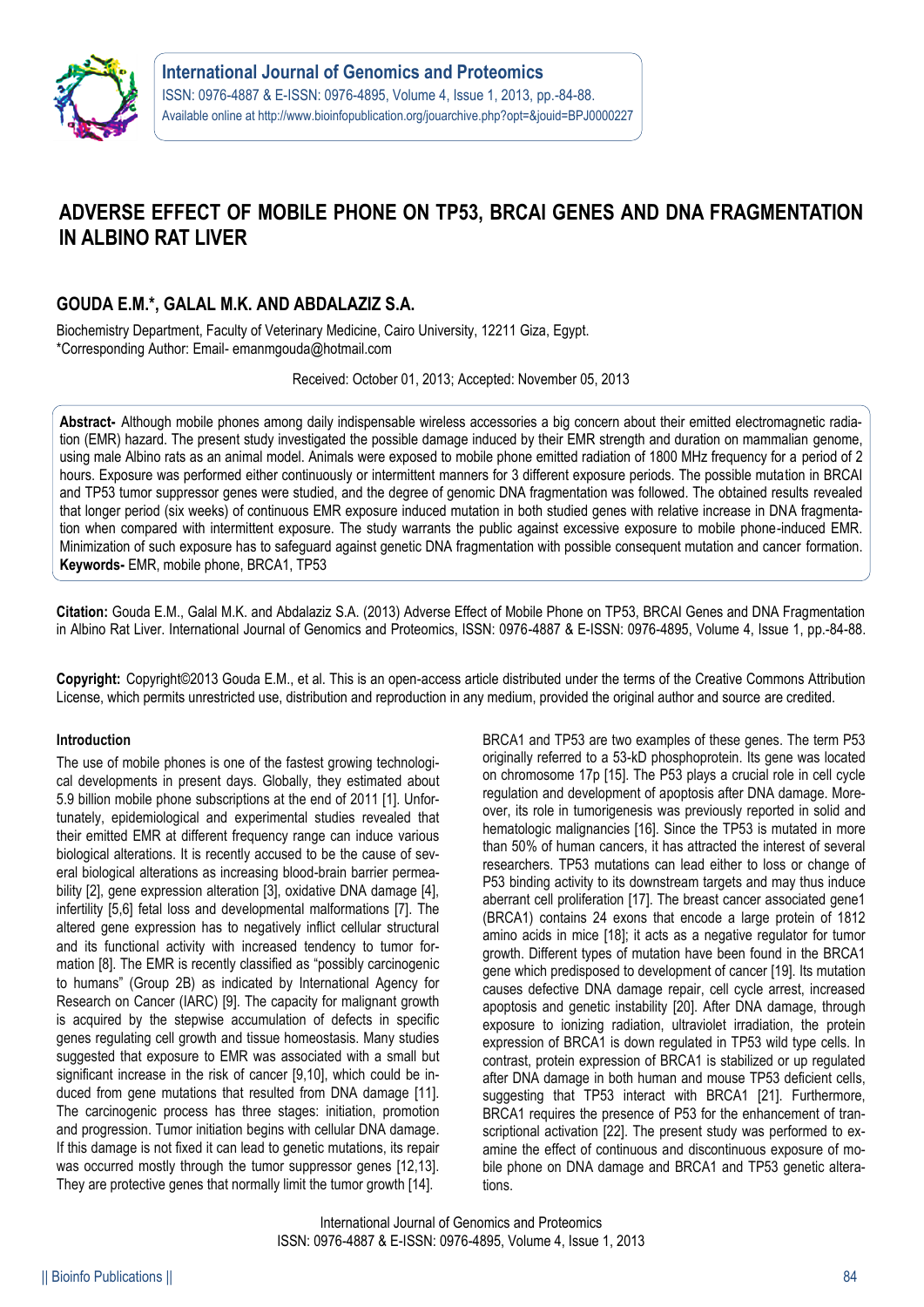## **Material and Methods**

#### **Animals**

The current study was carried out on 135 of males' albino rats; weighing 100-120 gm. Rats were reared in Biochemistry and Chemistry of Nutrition Department Faculty of Veterinary Medicine, Cairo University. Basing on the exposure to the EMR, the animals were divided into three main groups of equal rat number (n=45); the first group served as a sham exposed group where the animals were exposed to a mobile phone without battery. The second group (continuous group) exposed daily to EMR from mobile phone for two hrs. and the third group (discontinues group) exposed to EMR for 2 discontinues hours per day (30 minutes exposed interval). The three groups were divided on three experimental periods (two weeks, 4weeks and six weeks) each period composed of (sham (n=15), continuous (n=15) and discontinuous group (n=15)). The animals were housed separately in plastic cages under controlled condition of temperature and light in accordance with the Guide for the Care and Use of Laboratory Animals [23]. They were provided with standard food pallets and water *adlibitum*. The decapitation was proceeding for all rats (n=45) at the end of each period.

## **Exposure Technique**

The rats were exposed to 1800 MHz of EMR emitted from a mobile phone (Nokia 6600) measured with TRI- filed meter (www.trifieldmeter.com) with specific absorption rate = 0.33 W/kg. The cell phone was kept on ringing position and placed 0.5 cm underneath the cage. In the discontinuous group, rats were exposed to EMR from mobile phone in ringing position for 30 minutes and phone without battery for 30 minutes. The sham group was kept in similar cages for the same period in a separate room. The animals were free to move in the cage during the exposure period.

## **Sampling**

At the end of each experimental period, all rats were anesthetized, decapitated and livers were removed immediately for further analysis.

## **Genomic DNA Extraction**

Genomic DNA was extracted from liver according to Parborell, et al [24] using the salting out method. The yield and purity of isolated DNA were estimated spectrophotometrically at 260 nm and 280 nm.

## **Mutation Analysis for BRCA1 Gene using PCR Single Strand Conformational Polymorphism (PCR-SSCP)**

Rat BRCA1 intron 6 was amplified by PCR using specific primers as follows, forward primer: 5- GCCCTGGCTGTTATCAAA-3 and reverse one: 5-TGCTGCCTAAGGATAATG-3 [25]. PCR was carried out in a total volume of 25 μl containing: 5X PCR Taq Master/ high yield (Jena Bioscience, Germany), 1X BSA, 25 *pmol* of each primer and 200 ng of genomic DNA. Amplification was carried out in an automated thermal cycler (Bico, Germany) for 35 cycles of denaturation for 60 sec. at 95°C, annealing for 60 sec. at 52°C, and extension for 60 sec. at 72°C, with initial denaturation at 95°C for 5 min and final extension for 10 min at 72°C.

SSCP analysis for point mutation was performed according to Yassaee, et al [26] under the following conditions: a mixture of 10 μl PCR product and 10 μl loading buffer was denatured for 10 minutes at 98°C, rapidly cooled on ice for 20 minutes and separated on a 15% non-denaturing polyacrylamide gel in 1 X TBE buffer for 4-5 hrs. at 100 V. Bands were then visualized using ethidium bromide staining.

## **TP53 Gene Mutation Analysis using PCR-SSCP**

The genomic DNA was amplified using PCR for identification of the mutation of the rat TP53 gene in exon 7 according to Gouda, et al [27]. We are using the forward primer 5'-GTG GTA CCG TAT GAG CCA CC-3' and the reverse one 5'-CAA CCT GGC ACA CAG CTT CC-3'. The PCR mixture contained 5X PCR Taq Master/ high yield (Jena Bioscience, Germany), 0.5 μl of each primer, 1 μl of BSA, 1 μl of DNA, and sterilized distilled water to make a final volume of 25 μl. The PCR reaction was included pre-denaturation for 5 minutes at 95°C followed by 35 cycles 95°C for 1 min, 59°C for 1 min, 72°C for 1 minutes and a final extension of 10 minutes at 72°C**.**The mutation detection for TP53 was performed using SSCP technique. A total of 10 μL PCR product was mixed with 10 μL of the denaturation solution (0.1% bromophenol blue, 0.1% xylene cyanole in formamide). The mixture was denatured for 10 minutes at 98°C, rapidly chilled on ice for 20 minutes. The samples were then electrophoresed in 15% PAGE at 150 V for 5 minutes, subsequently at 80 V at room temperaturen. The gel was stained with ethidium bromide (0.5µg/ml) and visualized under a UV transilluminator, the picture was taken using a digital camera.

## **Genomic DNA Fragmentation**

In fragmentation assay, DNA concentration was determined calorimetrically by diphenylamine assay as previously described by Diab, et al [28]. Liver samples were lysed in hypotonic lysis buffer pH 8.0. Lysates were centrifuged at 13000 X g for 10 min. The supernatant containing small DNA fragments was separated from the pellet of intact DNA, and divided into 2 portions one for electrophoretic analysis using agarose gel electrophoresis. The second portion and pellet were precipitated with TCA and then were centrifuged. After centrifugation the supernatant were resuspended in 2 volumes of diphenylamine solution. Samples were store at 4°C for 48 h and measured spectrophotometry at 578nm. DNA fragmentation was expressed as percentage of total DNA appearing in the supernatant fractions.

## **Statistical Analysis**

DNA fragmentation values were listed as the mean  $\pm$  S.D. The observed difference between different means in the three groups was statistically analyzed by ANOVA test. The observed difference among means by SSCP technique was statistically evaluated the using Fisher's exact test at *p*<0.05 and the analysis were performed by SPSS 16.0 software package (SPSS Inc., Chicago, IL, USA).

## **Results**

## **PCR-SSCP Analysis of BRCA1 Gene Mutation in Liver Induced by Mobile Phone Exposure in Rats**

| Table 1- Frequency of BRCA1 gene mutation detected after expo- |  |
|----------------------------------------------------------------|--|
| sure to FMR                                                    |  |

| sure to EMR |  |  |
|-------------|--|--|
|             |  |  |

| <b>Duration of</b><br>exposure | Sham group    |           | group  |         | 2 hrs. Continuous 2 hrs. Discontinuous<br>group |       | p value |
|--------------------------------|---------------|-----------|--------|---------|-------------------------------------------------|-------|---------|
|                                | <b>Number</b> | $%$ $(M)$ | Number | $%$ (M) | <b>Number</b>                                   | % (M) |         |
| 2 weeks                        | 15(0)         | 0         | 15(0)  | 0       | 15(0)                                           | 0     | 1.00ND  |
| l4 weeks                       | 15(0)         | 0         | 15(3)  | 20      | 15(3)                                           | 20    | 1.00ND  |
| 6 weeks                        | 15(0)         | 0         | 15(5)  | 33.3    | 15(3)                                           | 20    | $0.05*$ |

*M = mutant %, ND = insignificant, 15 = total number of rats, (---) number of mutant rat*

*\*mean there is a significant difference in the frequency of percentage of mutation*  between the different groups using the Fisher's exact test. The most prominent *frequency was recorded in the continuously exposed rats for 6 weeks 33.3%.*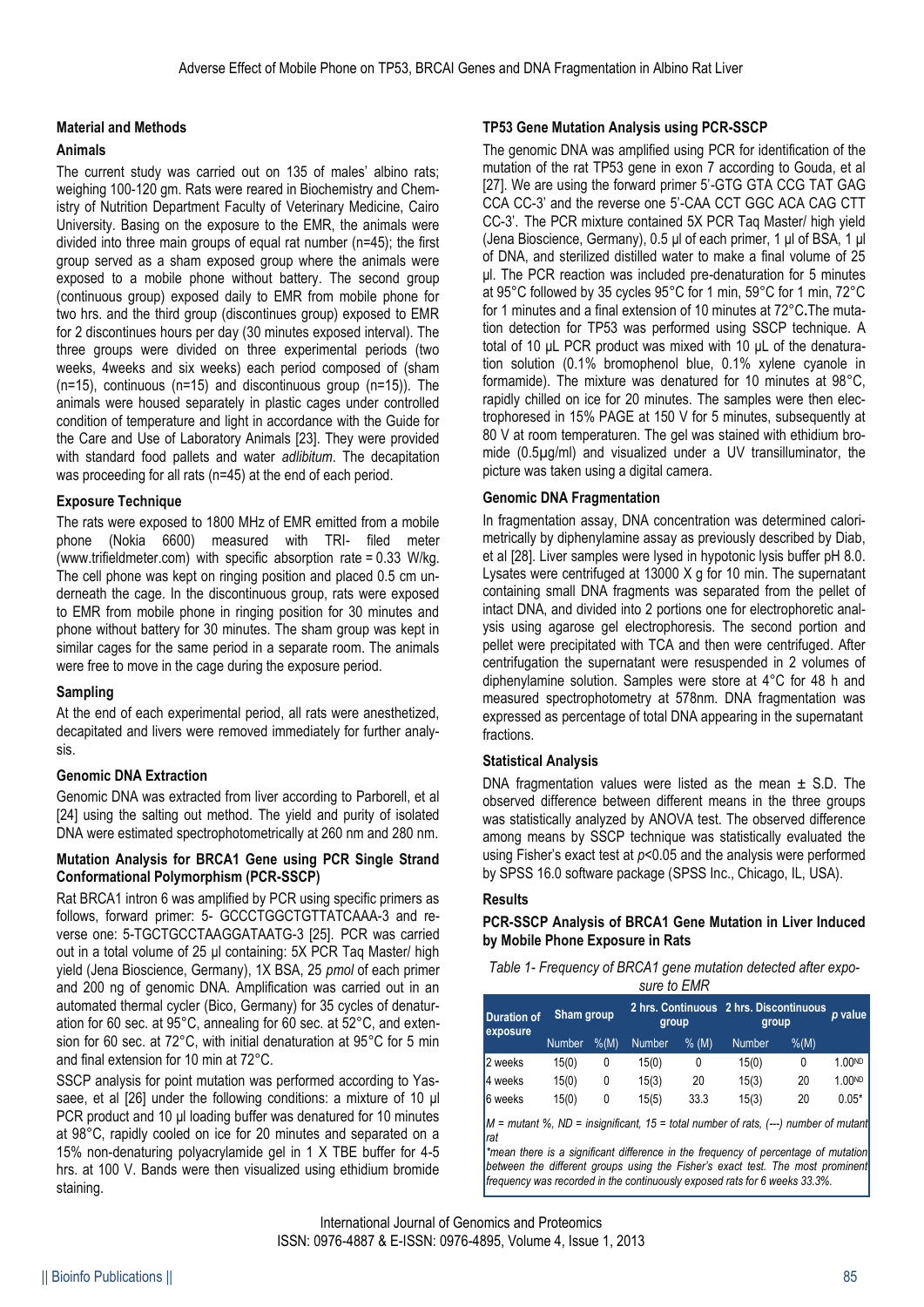

**Fig. 1-** Representative Results of PCR-SSCP Analysis of BRCA1 Gene Mutation in Liver Induced by Mobile Phone Exposure in Rats 1(a)- Lanes 1 & 2: sham group, Lanes 3 & 4: 2 hrs. discontinuous exposure, Lane 5: 2 hrs. continuous exposure; 1(b)- Lanes 1 & 2: sham group, Lane 3: 2 hrs. discontinuous exposure, Lanes 4 & 5: 2 hrs. continuous exposure; 1(c)- Lanes 1: sham, Lanes 2 & 3: 2 hrs. discontinuous exposure, Lanes 4 & 5: 2 hrs. continuous exposure.

The band pattern reveals whether a mutation exists (Lanes 5 (1b), 2 & 4 (1c)) with heterozygous wild/mutant; while the other lanes have no mutation.

[Table-1] and [Fig-1] showing the mutation effects of mobile phone exposure on BRCA1 in Rats, [Fig-1](a), [Fig-1](b), [Fig-1](c) are showing the PCR-SSCP analysis results after 2, 4 and 6 weeks exposure respectively.

## **SSCP Analysis of Amplified PCR Products of TP53 Gene Exon7**

[Fig-2] and [Table-2] showing SSCP Analysis of Amplified PCR Products of TP53 Gene Exon7, [Fig-2](a) showing 2 & 4 weeks exposure while [Fig-2](b) showing 6 weeks exposure.



**Fig. 2-** Representative results of SSCP Analysis of Amplified PCR Products of TP53 Gene Exon7

(2a)- Lane 1: sham, Lanes 2 & 3: 2 hrs. continuous group, Lane 4: 2 hrs. discontinuous group; (2b)- Lane 1: sham, Lanes 2 & 3: 2 hrs. continuous group, Lane 4: 2 hrs. discontinuous group

The band pattern reveals whether a mutation exists (Lane 3 (2b)) with heterozygous wild/mutant; other lanes had no mutation.

*Table 2- Summary of incidences of TP53 gene mutation after exposure to EMR*

| <b>Duration of</b><br>exposure | Sham group    |       | group  |       | 2 hrs. Continuous 2 hrs. Discontinuous<br>group |       | p value   |
|--------------------------------|---------------|-------|--------|-------|-------------------------------------------------|-------|-----------|
|                                | <b>Number</b> | % (M) | Number | % (M) | <b>Number</b>                                   | % (M) |           |
| 2 weeks                        | 15(0)         | 0     | 15(0)  | 0     | 15(0)                                           |       | 1 00ND    |
| 4 weeks                        | 15(0)         | 0     | 15(3)  | 20    | 15(0)                                           |       | 1 00ND    |
| <b>6</b> weeks                 | 15(0)         | 0     | 15(5)  | 33.3  | 15(0)                                           | 0     | 0.00737** |

*M = mutant %, ND = insignificant, 15 = total number of rats, (---) number of mutant rat*

*\* mean there is a significant difference in the frequency of percentage of mutation between the different groups using the Fisher's exact test. The most frequent one appeared in 2hrs continuous group after 6 weeks (33.3%).*

## **DNA Fragmentation Induced in Hepatic Tissue after EMR Exposure**

[Fig-3] and [Table-3] showing DNA fragmentation induced in hepatic tissue after continuous and discontinuous mobile phone EMR exposure, [Fig-3](a), [Fig-3](b), [Fig-3](c) are showing the hepatic tissue DNA Fragmentation after 2, 4 and 6 weeks exposure respectively.

Electrophoresis of supernatant DNA fragments shows the increased rate of DNA fragmentation in rats exposed to either continuous or discontinuous mobile phone EMR in comparison to sham control group. The most prominent effect was recorded in the continuously exposed rats for 6 weeks.

International Journal of Genomics and Proteomics ISSN: 0976-4887 & E-ISSN: 0976-4895, Volume 4, Issue 1, 2013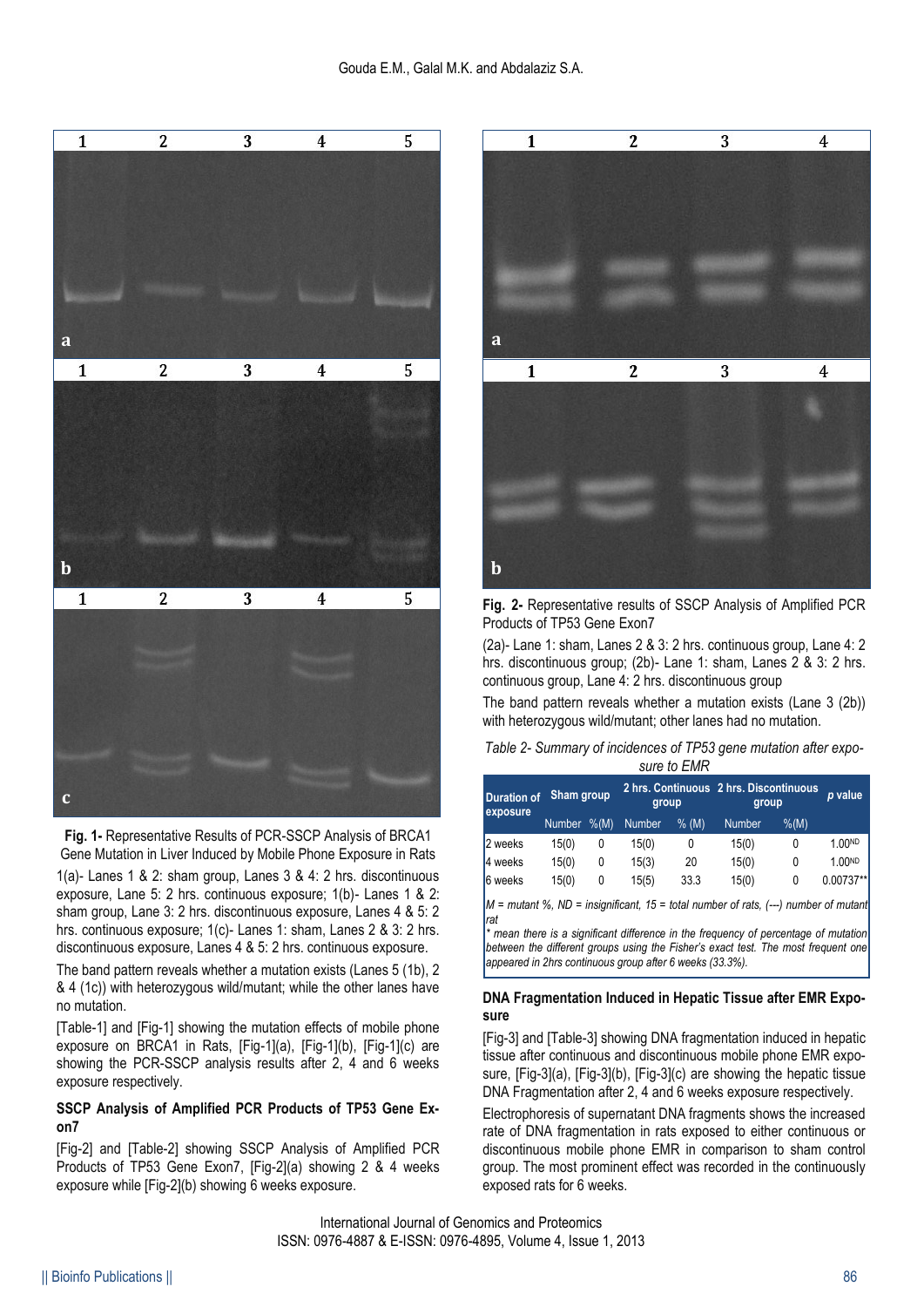

**Fig. 3-** Representative results of DNA Fragmentation Induced in Hepatic Tissue after EMR Exposure

(3a)- Lane 1: sham, Lanes 2 & 3: 2 hrs. continuous exposure, Lane 4: 2 hrs. discontinuous group; (3b)- Lane 1: sham, Lanes 2 & 3: 2 hrs. discontinuous exposure, Lane 4, 5: 2 hrs. continuous group; (3c)- Lane 1: sham, Lanes 2, 3: 2 hrs. discontinuous exposure, Lane 4, 5: 2 hrs. continuous group.

*Table 3- Effects of continuous and discontinuous exposure of mobile phone EMR on the percentage of genomic DNA fragmentation*

| <b>Duration of exposure</b>                                                                              | <b>Groups</b>                    |                               |                                |  |  |  |
|----------------------------------------------------------------------------------------------------------|----------------------------------|-------------------------------|--------------------------------|--|--|--|
|                                                                                                          | <b>Sham</b><br>2 hrs. continuous |                               | 2 hrs. Discontinuous           |  |  |  |
| 2 weeks                                                                                                  | 27.09±1.54 <sup>A*</sup>         | $31.32 + 1.23Bb$ <sup>*</sup> | $30.4 \pm 0.64$ <sup>c</sup>   |  |  |  |
| 4 weeks                                                                                                  | $29.1 \pm 7.7$                   | $36.11 \pm 3.65$ <sup>b</sup> | 31.286±1.73                    |  |  |  |
| <b>6</b> weeks                                                                                           | $30.06 \pm 2.53$ <sup>A*</sup>   | 39.26±1.138Bb*                | $33.27 \pm 2.82$ <sup>c*</sup> |  |  |  |
| <u>ICapital latter indicate significant in relation to duration. Small litter indicate significant l</u> |                                  |                               |                                |  |  |  |

*Capital letter indicate significant in relation to duration, Small litter indicate significant in relation to treatment. \*indicate significant between groups within the same duration.*

## **Discussion**

Depending on many factors including duration of exposure to EMR, distance from the various sources, species, tissues as well as the conditions of exposure variable biological effects were reported [29]. The use of heavy cell phone doubles the risk of getting brain cancers in adult users that use the cell phone on the side of the head. This risk is five-times increased in younger people [30]. Experimental data obtained from our study indicated that 1800 MHz of EMR exposure for 6 weeks (2 hrs. /day) resulted in mutation in BRCA1 and TP53 genes [Table-1] and [Table-2]. The percentage of mutation in BRCA1 gene was increased with prolonged continuous exposure [Table-1]. The exposure to EMR had several cytogenetic effects (effect on chromosomes, DNA fragmentation, and gene mutations). Lopez-Martin, et al [31] found that EMR caused different effects on c-Fos gene expression in the rat brain, Nylund & Leszezynski [32] showed that gene and protein expression were altered, in two variants of human endothelial cell line, in response to one hour mobile phone radiation exposure. Karien, et al [33] showed that the EMR alters protein expression in human endothelial cell line. On the other hand, Hung, et al [34] reported that EMR exposure did not produce significant changes in cell numbers, cell cycle distribution, or level of DNA damage or global gene expression. The mutation in BRCAI gene leads to multiple genetic alterations including the inactivation of TP53 gene and activation of a number of oncogenes as reported by Somasundaram [35]. Whereas mutations in TP53 seem to occur at a very high frequency in BRCAI mutation, suggesting that P53 might be an important checkpoint for BRCAI associated tumorigenesis [36]. As shown from the data, the percentage and the level of genomic DNA fragmentation increased in rats exposed to mobile phone EMR. Continuous exposure showed the highest percentage of fragmentation in a timedependant manner [Table-3]. The damage effect of EMR on DNA had been reported in pervious several studies [37-40]. This fragmentation could be due to long exposure to EMR that leads to intracellular membrane vacuolation with lysosomal leakage of different DNases leading to DNA damage [37]. A number of in vivo experiments have found EMR exposure can cause cell damage and reactive oxygen species (ROS) production [41,42], besides, the chronic exposure to EMR induced decreasing in total antioxidant enzyme capacity leading to accumulation of ROS. The leakage of ROS from damaged peroxisomes and damaged mitochondrial membranes leading to DNA damage [40]. Campisim, et al [43] reported that, increases in ROS production and DNA fragmentation in brain cells after acute exposure to EMR emitted from mobile phone. In contrary, other studies failed to prove any contribution of EMR on cellular DNA damage. Hook, et al [44] found that there was not any significant effect of EMR on T lymphoblastoid cells, EMR neither affected the reverse mutation frequency nor accelerated DNA degradation [45]. Others had previously proved that 2450 MHz irradiation does not appear to cause DNA damage in cultured mammalian cells [46].

# **Conclusion**

In conclusion although there is a still debate among the scientific community regarding the harmful effect of mobile cell phone use, the obtained data warrant the public about the possible contribution of the emitted ERM in deactivation of tumor suppressor genes (TP53 and BRCA1) in mammalian rat model with possible effect in human subject, the fact that needs more care in the use of such facilities, especially among young generation.

**Conflicts of Interest :** None declared.

International Journal of Genomics and Proteomics ISSN: 0976-4887 & E-ISSN: 0976-4895, Volume 4, Issue 1, 2013